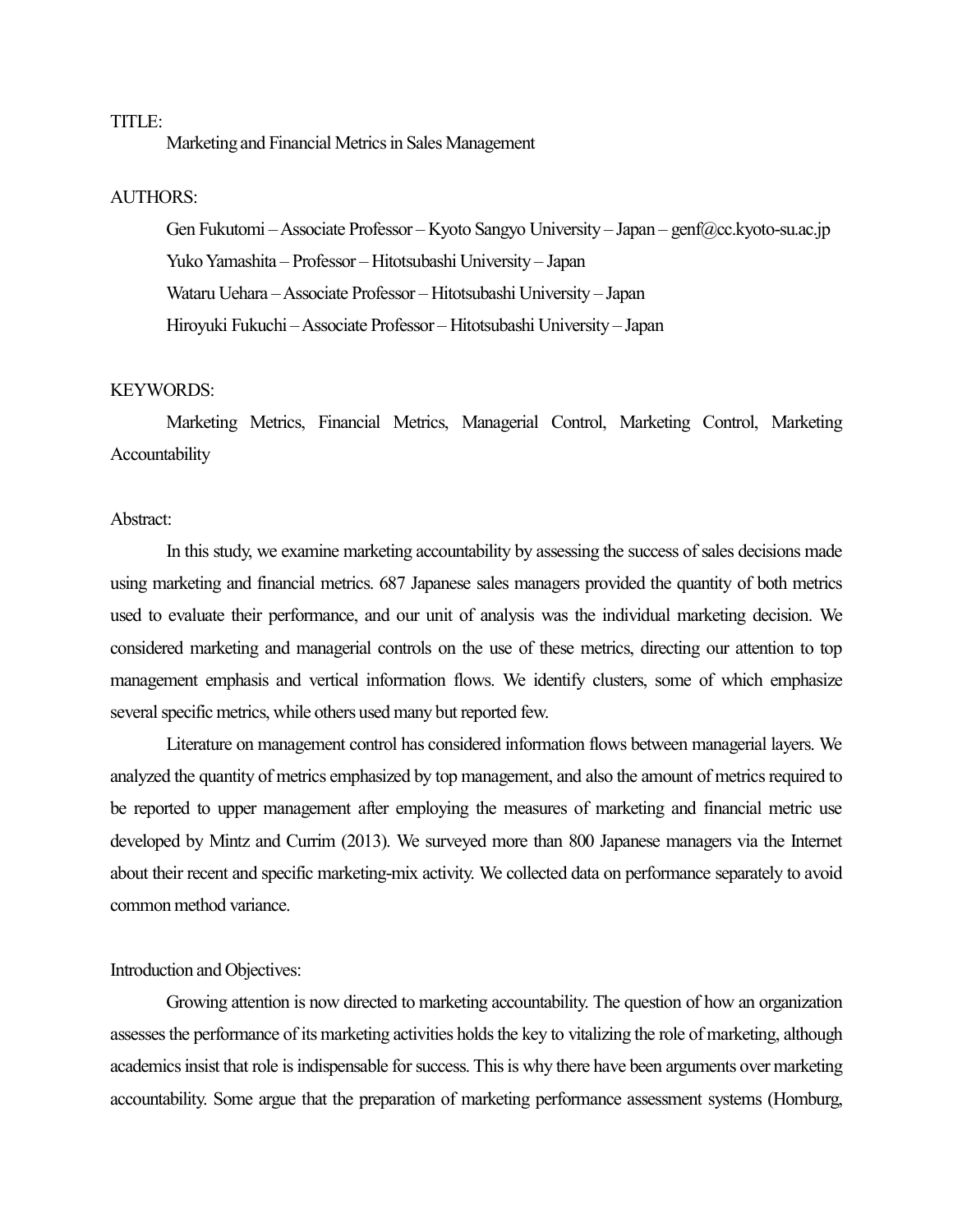Artz, and Wieseke 2012) is important, while others list the kinds of metrics to be included in the line-up of such assessment systems (Katsikeas, Morgan, Leonidou, and Hult 2016).

Mintz and Currim (2013) contributed to the literature by creating original measures of metric use. They asked managers for the actual quantity of metrics used and found that the numbers of marketing and financial metrics had a positive influence on performance, whereas they noted that a simple linear relationship between metric use and performance was not expected. That is, thresholds or other variables should be involved in activating the use of metrics. Their recent work (2015) further investigates conditions in which metric use is promoted, but presents a challenge in examining the external validity of a linear relationship between metric use and performance.Thus, the objectives of this study are:

- 1) to examine the relationship between the quantity of metrics used and performance;
- 2) to develop a simple statement of the relationship between metric use and performance, toward formulation of a more advanced model.

Although academic concerns surrounding marketing accountability involve interdisciplinary work by researchers in marketing and management accounting, researchers on sales warn that studies of incentives are a prominent issue to be discussed, and that they lack a focus on accountability and performance measurement systems (Zoltners, Sinha, and Lorimer 2012). Kotler, Rackham, and Krishnaswany (2006) summarized the conflicts between the marketing and sales functions. The sales function needs to be controlled by an appropriate set of performance measurements to avoid opportunism. Our third objective is, thus, to examine whether marketing and financial metric use is beneficial in sales management.

## Research Question:

The central question of this study is whether marketing performance assessment through the use of metrics to assure marketing accountability improves performance. Specific research questions are listed below, corresponding to the objectives above:

- 1) Can we reexamine the findings by Mintz and Currim (2013) in a different business setting?
- 2) What variables should be included in a model that does not assume a simple linear relationship between metric use and performance?

## Conceptual Framework / Literature Review / Research Model:

The problem of investing in indirect costs is closely related to the reason that marketing accountability matters (Authors 2017). Market-driven strategy (Day 1990) or market orientation (Kohli and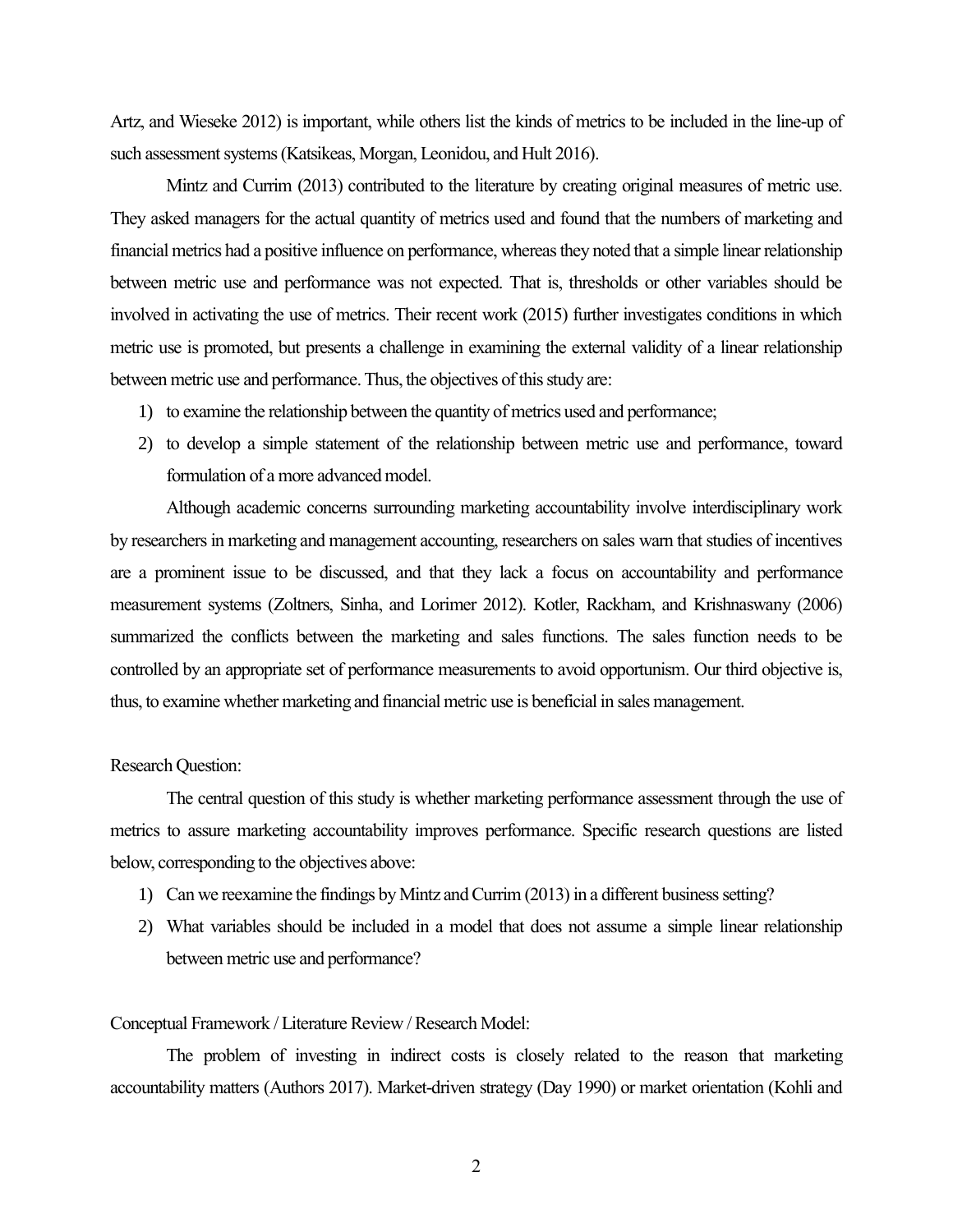Jaworski 1990; Narver and Slater 1990) stimulated the efforts of researchers to cumulate studies on how an organization succeeds by becoming more and more customer- and competitor-oriented and by smoothening intra-organizational information flows. The role of marketing is expected to be as an evangelist for such orientations by transforming information flows into knowledge (Moorman and Rust 1999). Knowledge of marketing and creativity in marketing influence the relative and departmental power of marketing enabling the marketing function to exert significant influence on other departments, like R&D or manufacturing (Verhoef and Leeflang 2009). However, no matter how the marketing department may insist on the importance of a market-driven strategy or market orientation, it may fail to overcome the problem of budgeting and conflict with the financial department. Verhoef and Leeflang (2009) added the construct of accountability as an antecedent to marketing influence and market orientation. While their measurement of accountability had limitations, as they depended on subjective evaluation of accountability (e.g., asking if one was accountable), they succeeded in attracting subsequent researchers to further refine their construct.

Collaborative studies by marketing and management accounting researchers developed the concept of metric use to measure marketing accountability. Along with studies on the variations of metrics (Ambler 2000; Challagalla, Murtha, and Jaworski 2014; Kosan 2005), Katsikeas, Morgan, Leonidou, and Hult (2016) provided knowledge regarding the kinds of metrics that may be of practical use on occasion. O'Sullivan and Abela (2007) examined marketing performance measurement ability, claiming that the use of a marketing dashboard improved performance. Homburg, Artz, and Wieseke (2012: 75) conceptualized its comprehensiveness by measuring "financial and nonfinancial measures" showing a "balanced picture of the marketing function," the analytical orientation of "cause and effect relationship," and a reflection of strategy in the metrics used. They named that balanced combination of metrics "breadth." Mintz and Currim (2013) conceptualize breadth, more objectively, by counting the actual quantity of marketing and financial metrics used.

Mintz and Currim concluded that the breadth of metrics, both marketing and financial, has a positive influence on performance. They continued to work on a similar project in 2015, and seemed to specify organizational, managerial, and environmental conditions in which metric use is activated. A potential research arena exists to examine the external validity of their findings in a different setting. While they warned that there might not be a simple linear relationship between the breadth of metrics and performance, further investigation has not yet been presented.

With this background, we aim at reexamining the study by Mintz and Currim (2013) to test the external validity of their findings. Our challenge is to provide a perspective on the seemingly less ordinary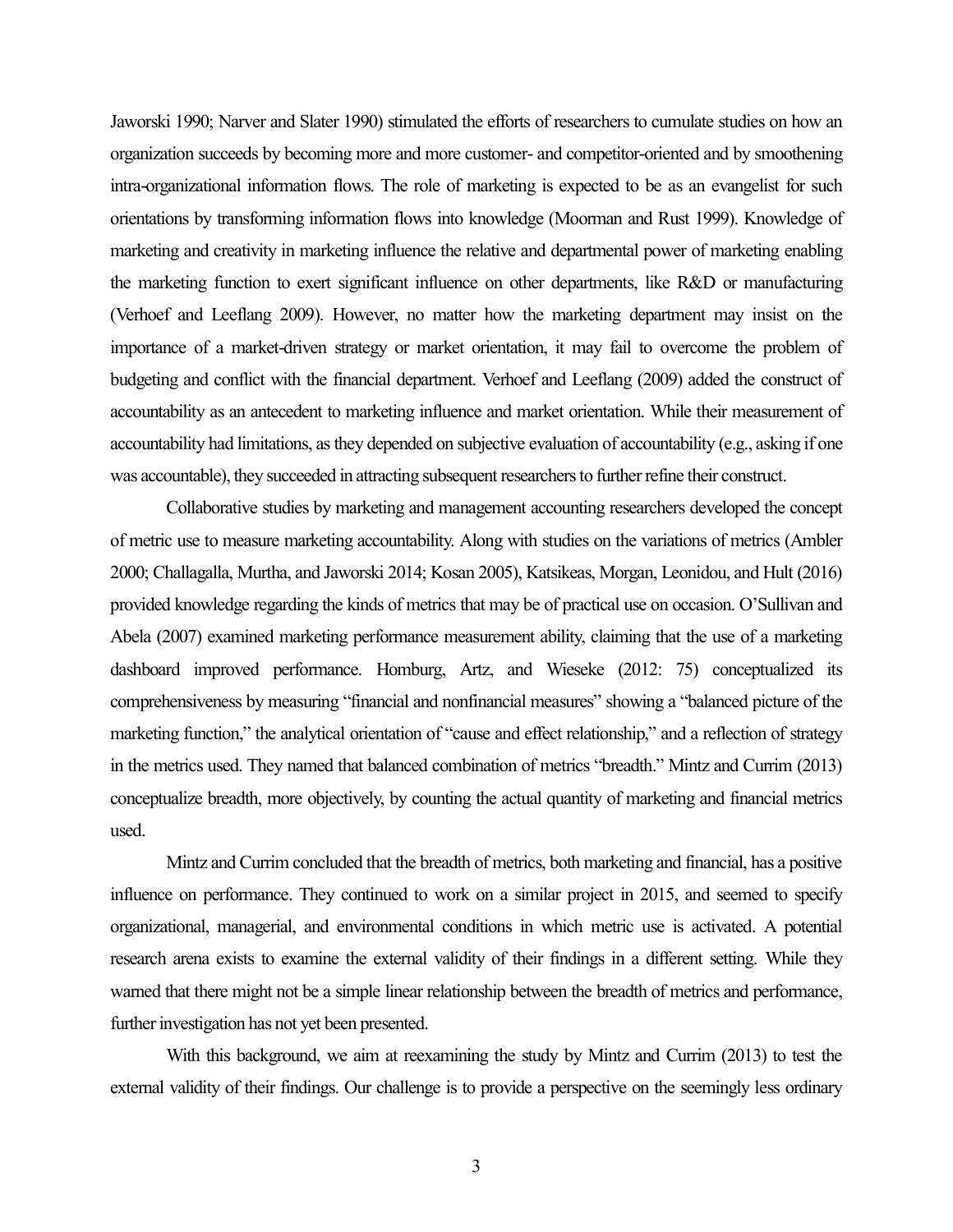relationship between metric use and performance.

To create an advanced model that captures the non-linear relationship between metric use and performance, we rely on control theory. Ambler, Kokkinaki, and Puntoni (2004) referred to control theory to identify how an organization finds reasons for metrics selection. In this study, we introduce two concepts of managerial control over metric use. One is the control of intra-organizational information flows, measuring how thoroughly metric use is monitored. The other concerns top management emphasis as an antecedent of an organization's orientation (Jaworski and Kohli 1993), and functional activities under the supervision of controlling parties such as top management (Chakrabarty, Brown, and Widing II 2012). To capture the former concept, we consider the thoroughness of information flow control by calculating the amount of metrics that managers have the duty to report to upper management layers divided by the amount of metrics used. This concept deals with an ex post procedure of metric use. On the contrary, top management emphasis exists prior to metric use. So we calculate the ratio of the amount of metrics used divided by the metrics emphasized by the top management team to capture the latter concept, top management control over the use of metrics. Thus, we are to create an advanced model for examining the relationship between metric use and performance, by adding examination of managerial control on information flows and top management control.

As Kotler, Rackham, and Krishnaswany (2006) note, the marketing function is a controlling unit in an organization's headquarters while the sales function is dispersed among various local markets. The marketing function is responsible for designing long-term sales plans, implementing them, and monitoring the sales force's opportunistic behavior. Solutions for solving conflicts between these two are needed (Dewsnap and Jobber 2000; Montgomery and Webster 1997). When we focus too much on how we promote customer orientation in the sales function and how we prevent opportunism, the literature on sales is biased toward customer orientation and incentive studies.

Sales studies tend to focus on customer-oriented behaviors, but are apt to concentrate on incentive designs (Pryor, Malshe, and Pradise 2013). Broader, macro aspects of an organization that lead to a sales force's customer orientation need to be associated with micro, systematic procedures and individual codes of conduct. Reexamination of Mintz and Currim (2013) enables us to include such broader aspects of organizational, managerial, firm, and environmental characteristics in our research model. And our attention towards information flow control and top management control derives from the need to integrate micro, systematic aspects of an organization with macro perspectives.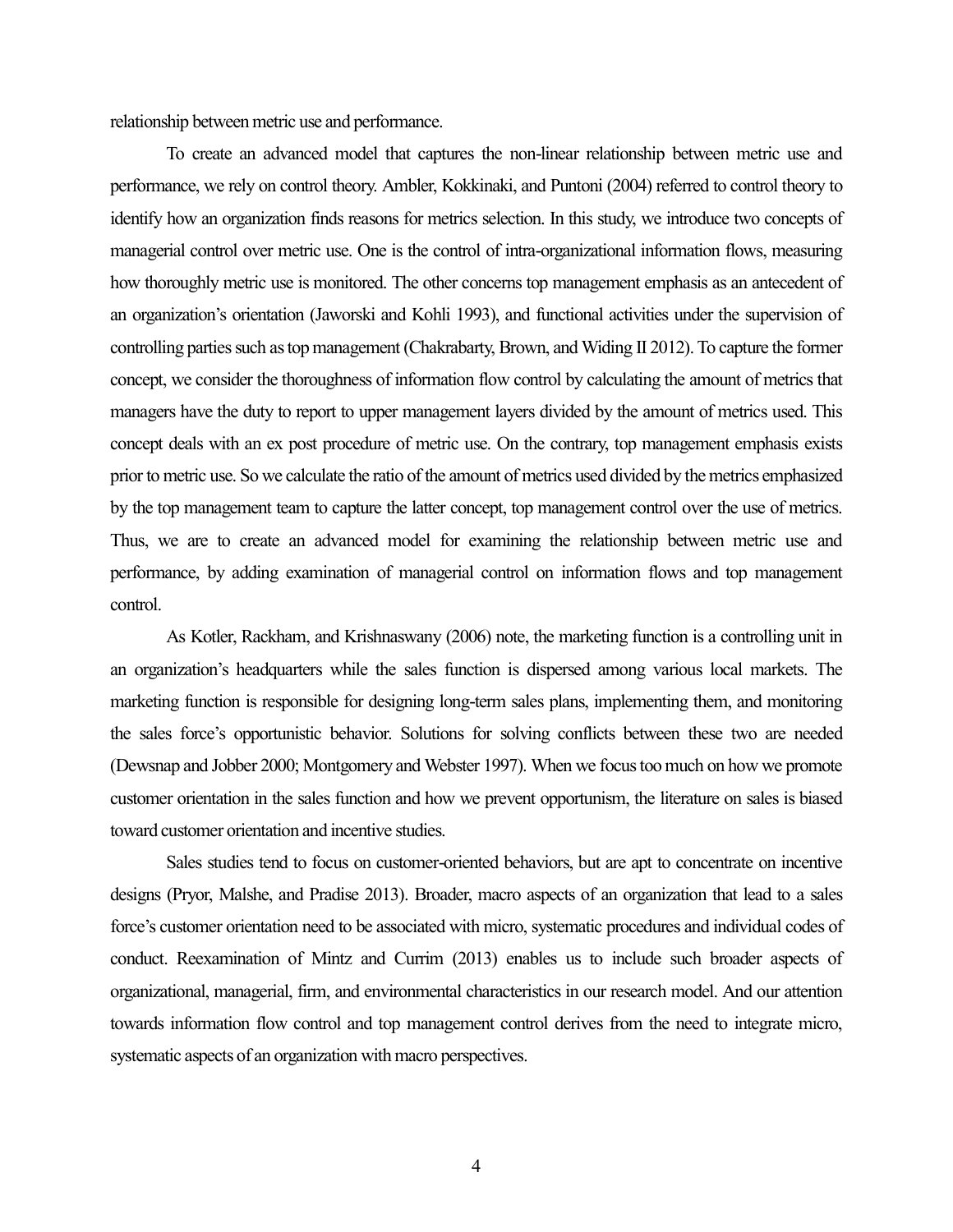Method:

We employed the common unit of analysis and major research items with Mintz and Currim (2013). The unit of analysis is the certain decision of a recent marketing mix activity. Ten kinds of activities are included: traditional advertising, internet advertising, direct-to-customer, social media, price promotions, pricing, new product development, sales force, distribution, and PR/sponsorship.

Managers were asked to provide us with the number of metrics they used for "a major marketing-mix decision undertaken not so recently that performance evaluation is premature and not so long ago that memory of the decision and its performance is fuzzy" (Mintz and Currim 2013:36). They consider 15 items among the marketing metrics and 15 financial metrics. Both metrics have 12 general items in common, while 3 other items were prepared according to the kind of marketing-mix activity (p. 29). Antecedents and performance indices were also replicated. For the replication, performance indices are evaluated relative to an organization's stated objectives. We added performance measures relative to competitors because they are employed in other papers on metric use (Homburg, Artz, and Wieseke 2012).

There are several differences from the original study by Mintz and Currim. As we mention in the following section, our research targets are sales managers. The respondent's functional area is not included. Reliability testing indicated that some items could not be integrated, so we used individual items relating to the respondent's managerial experience (3 items) and market turbulence (4 items) in the analyses.

For our addition of variables deduced from control theory, we asked managers the amount of metrics that they have the duty to report to the upper layer of management and the amount of metrics that the top management team emphasizes, using the same 30 items of marketing and financial metrics.

Survey research was employed as our data collection method. The purpose of this survey was to examine how marketing and financial measures are used when managers make their decisions related to their marketing activities. Thus, our unit of analysis is an individual who is above the assistant manager level and in charge of marketing relevant tasks, such as advertising, promotion, sales, public relations, or distribution. We conducted online research among full-time employees at private, Japan-based firms. Firms in the financial sector, research sector, advertising agencies, cooperatives, and the educational sector were excluded. To avoid common method bias, we conducted surveys twice for the same individuals. The first survey contained all questions while the second one included only items on performance. The first survey was conducted from October 20 to 22, 2016, and the second survey was from November 24 to December 1. In the surveys, we collected 824 and 798 samples, respectively. Sales managers provided a large portion of our samples, and we collected 687 usable samples with complete answers. All analyses are conducted using these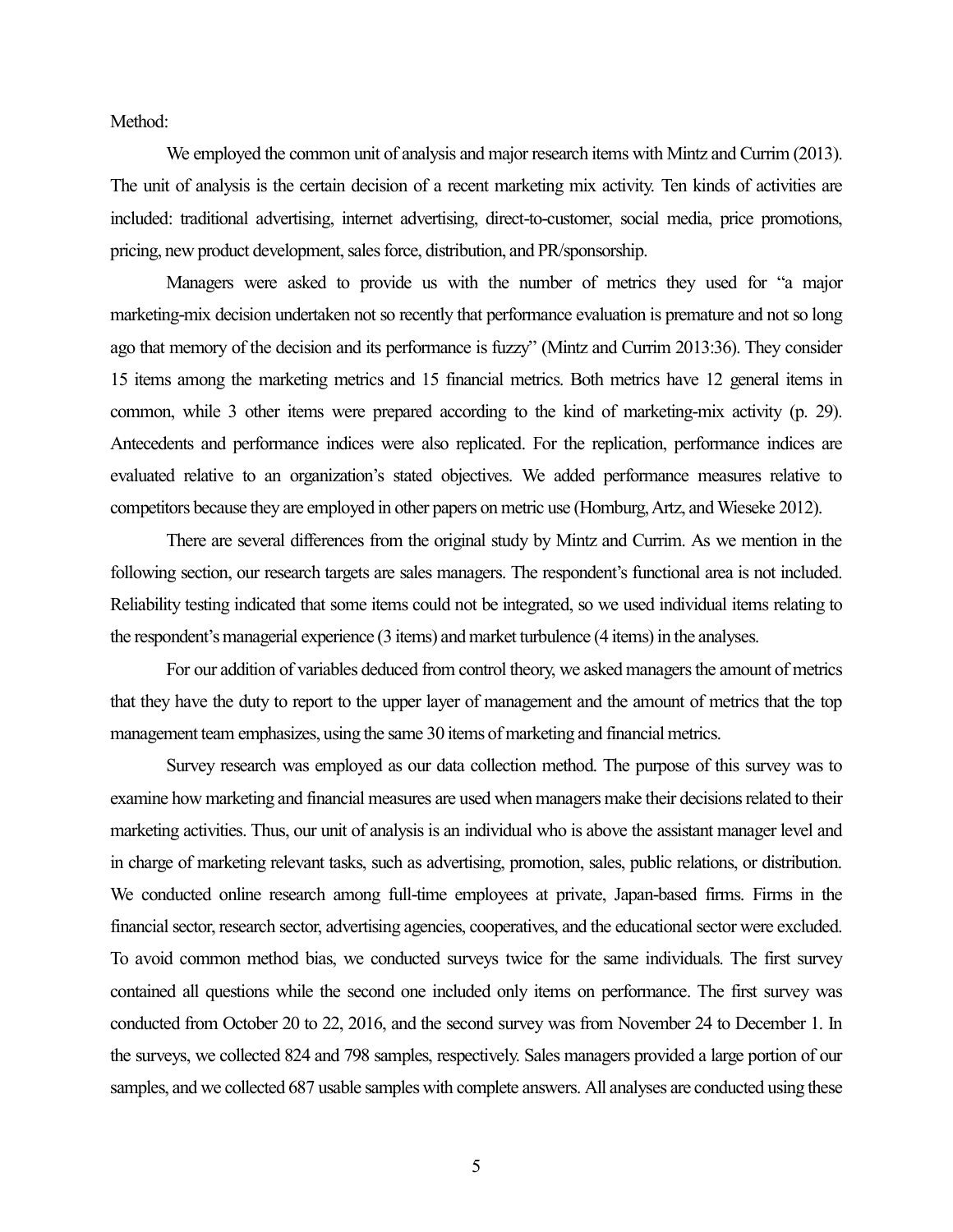687 samples, but for those answering "0" for the amount of metrics reported or emphasized, ratios cannot be calculated. In the replicating study, respondents also had the alternative of 'no information' about industry concentration.

## Findings:

Based on our research questions, we have conducted 3 analyses. The first is a study following that of Mintz and Currim (2013), the second is an analysis adding variables of managerial control, and the third is an additional cluster analysis. We intended to overcome a major problem of the second finding via this cluster analysis.

Although many relationships, both between antecedents and metric use and between metric use and performance, were examined in the original study, our outputs show very few significant results. Only the amount of marketing metrics used is related to performance, but the score of performance is measured differently from the original.

Based on our presumption, we divided our samples into 4 clusters. The variables used for this cluster analysis are listed in Appendix, which shows the average features of each cluster. The first cluster, "Many metrics," is characterized by its use of many metrics, both marketing and financial. But the samples in this cluster are very few (42 samples). The second cluster, the majority of our samples (406), uses almost "No metrics." The feature of the third cluster shows a high level of top management emphasis, especially on financial metrics. This "Financial metrics emphasized" cluster consists of 52 samples. The fourth cluster consists of about a quarter of our samples (167) and is characterized by its use of "Moderate numbers" of both metrics. Top management emphasis is not so apparent in this sample cluster.

Next, we have conducted a one-way ANOVA to compare performance and other antecedent variables between these 4 clusters. We excluded variables that were measured by other than 7-point scales (such as dummy variable measuring the presence of CMO). Where we found differences at the significant levels, average scores of the 4 clusters are listed in the lower part of Appendix.

# Discussion:

Since our reexamiing study did not show exactly the same results as Mintz and Currim's 2013 study, it is difficult to assume a simple linear relationship between metric use and performance. The results also showed the relationship between metric use and its hypothesized antecedents. According to our cluster analysis, the amount of metrics does matter, especially when an organization uses few metrics; the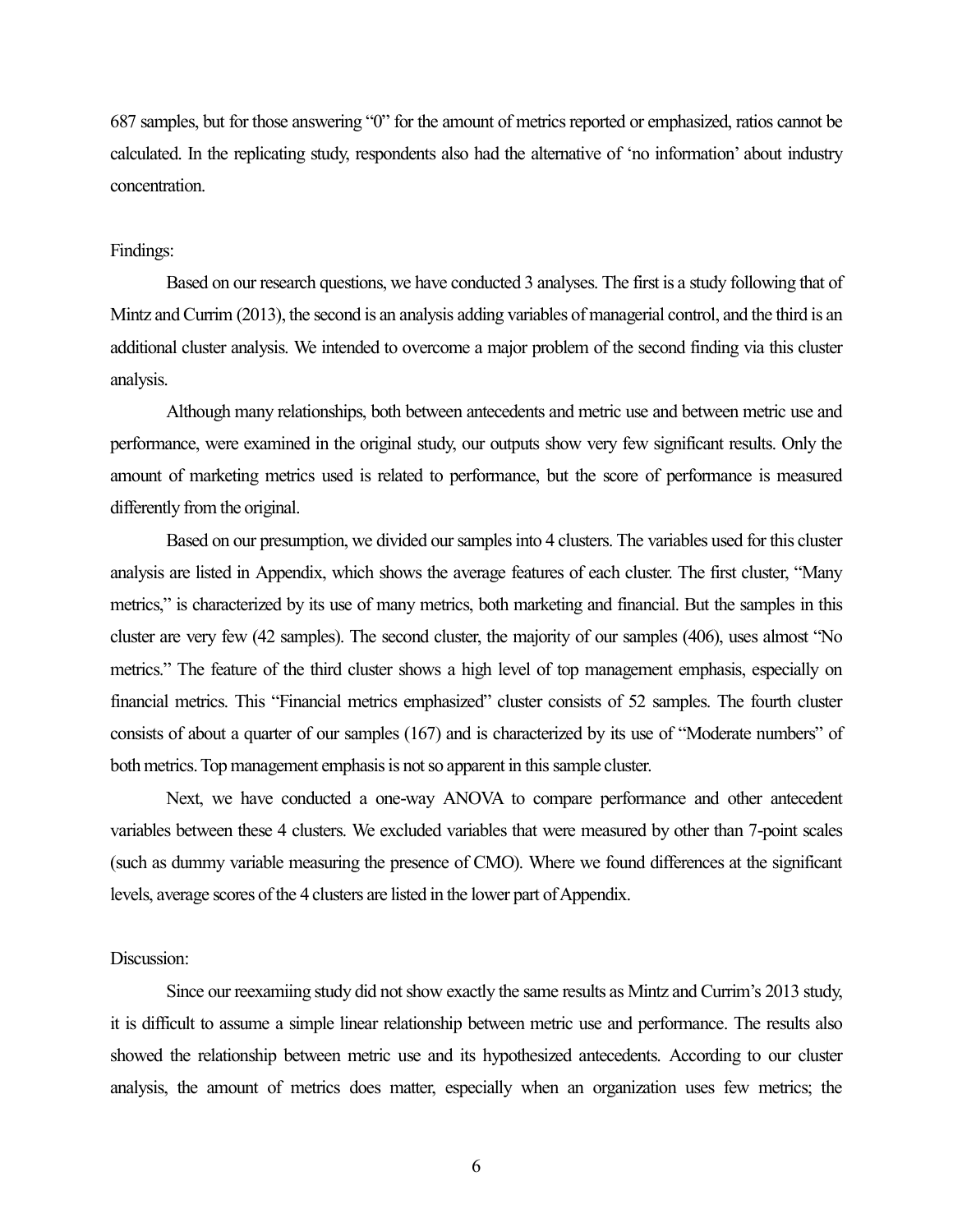organization is likely to fail in that situation. The cluster that is characterized by its use of many metrics showed relatively higher performance, but it is not reasonable to increase the mere amount of metrics.

A complicated relationship between metric use and other variables may make it difficult to reexamine or replicate the study. Mintz and Currim (2015) have been trying to capture all detailed conditions when metric use becomes effective, but this requires us to simultaneously confirm the very importance of metrics use. Our contribution, seemingly just a reexamination, is a sincere challenge to measuring metric use as objectively as possible by following and advancing the arguments of Mintz and Currim.

More comprehensive results were drawn from an advanced research model by adding concepts of managerial control. Though Homburg, Artz, and Wieseke (2012) proposed a model measuring the breadth of metrics by evaluating "the balanced picture of marketing function" with "financial and nonfinancial" metrics (p. 75), we found that different approaches to controlling metric use are beneficial. This is not the balance of metric variation, but respective managerial controls over marketing and financial metrics retain such balance.

For effective use of marketing metrics, top management emphasis before metric configuration is important. For effective use of financial metrics, it is beneficial to smoothe information flows within an organization by setting reporting duties between vertical layers of management.

#### Conclusion:

As a replicating study, we failed to draw the same conclusion as our predecessors. Nevertheless, we conclude that metric use contributes to improving performance, but the relationship is not simple. One organization that uses few metrics is likely to fail, but the success of another organization that uses many metrics is not guaranteed. Top management control is effective in the use of marketing metrics, and control of reporting duty between vertical management layers is effective in using financial metrics.

## Limitations:

We found few significant relationships between metric use and its antecedents, whereas Mintz and Currim (2013) found several and have been examining the conditions under which those antecedents exert influence on the use of metrics (Mintz and Currim 2015). Low coefficients of determination are also a limitation. It seems that their research model is too complicated to be plausible. Survey items and research procedures are complicated as well, and we should have considered the attitude of respondents.

## Further Research:

7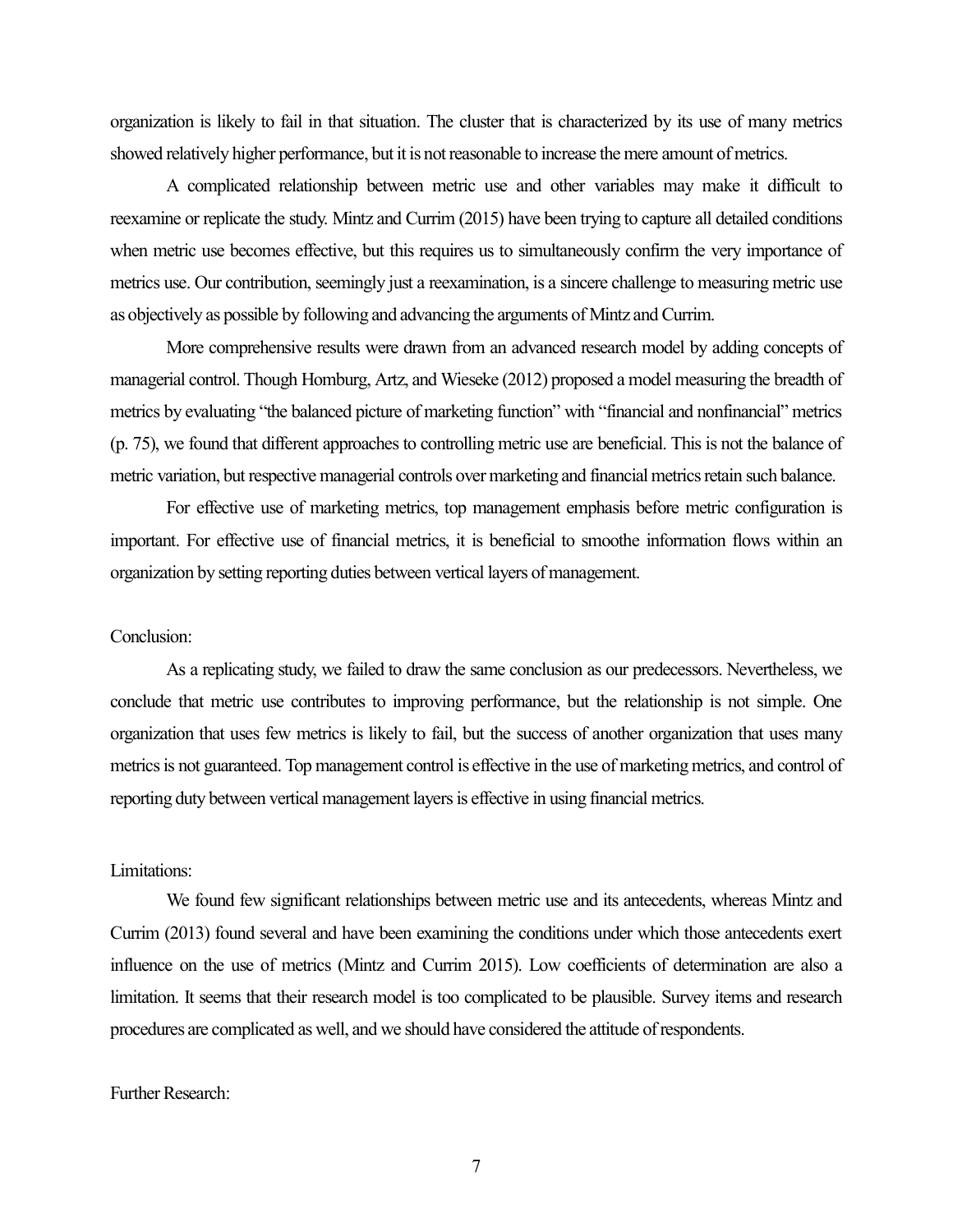Instead of assuming a direct relationship between metric use and performance, it may be advantageous to examine the behavioral outputs of metric use. Overlooking the causal chains of organizational metric use and performance (Seggie, Cavusgil, and Phelan 2007), we endeavor to create a model incorporating organizational philosophy, systems, procedures, behavioral outputs, and performance indices.

## Managerial Implications:

Metric use is indispensable, as the second cluster that uses almost no metrics is far from success. Nonetheless, it is not true that when an organization uses more metrics, it gets closer to success. Instead, clear statements of the top management team emphasizing specific marketing metrics prior to the actual use of metrics are important. Leadership behavior is called for to exploit and vitalize the use of marketing metrics. On the contrary, financial metrics are to be monitored thoroughly. Upper layers of management would better set duties of lower layers to enhance smooth information flows within an organization. For example, an online information sharing system that visualizes metrics and achievements in real time may work well to exploit financial metrics.

#### Bibliography:

Ambler, T. (2000), "Marketing Metrics," *Business Strategy Review*, 11 (2), 59–66.

- Ambler, T., F. Kokkinaki, and S. Puntoni (2004), "Assessing Marketing Performance: Reasons for Metrics Selection," *Journal of Marketing Management*, 20 (3–4), 475–498.
- Chakrabarty, S., G. Brown, and R. E. Widing II (2012), "The Role of Top Management in Developing a Customer-Oriented Sales Force," *Journal of Personal Selling & Sales Management*, 32 (4), 437–449.
- Challagalla, G., B. R. Murtha, and B. Jaworski (2014), "Marketing Doctrine: A Principles-Based Approach to Guiding Marketing Decision Makings in the Firm," *Journal of Marketing*, 78 (4), 4–20.
- Dewsnap, B., and D. Jobber (2010), "The Sales-Marketing Interface in Consumer-Packaged Goods Companies: A Conceptual Framework," *Journal of Personal Selling & Sales Management*, 20 (2), 109– 119.
- Erevelles, S., and N. Fukawa (2013), "The Role of Affect in Personal Selling and Sales Management," *Journal of Personal Selling & Sales Management*, 33 (1), 7–24.
- Authors (2017), "Dysfunction from Focusing on Overseas Business," GSTF Journal on Business Review, 5  $(1), 28 - 37.$
- Homburg, C., M. Artz, and J. Wieseke (2012), "Marketing Performance Measurement Systems: Does Comprehensiveness Really Improve Performance?" *Journal of Marketing*, 76 (3), 56–77.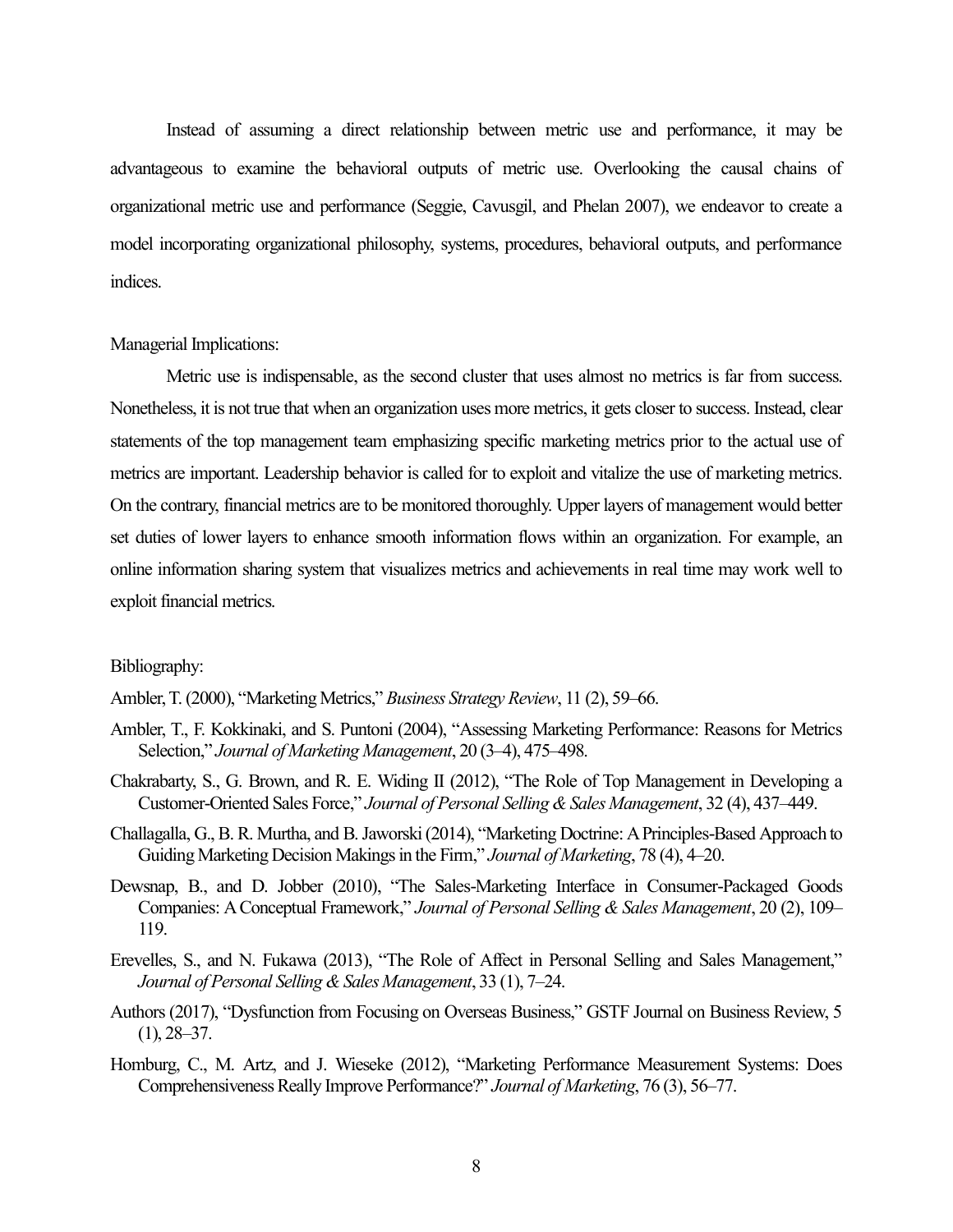- Homburg, C., and O. Jensen (2007), "The Thought Worlds of Marketing and Sales: Which Difference Makes a Difference?" *Journal of Marketing*, 71 (3), 124–142.
- Homburg, C., J. Wieseke, and W. D. Hoyer (2009), "Social Identity and the Service-Profit Chain," *Journal of Marketing*, 73 (2), 38–54.
- Hulbert, J. M., and N. E. Toy (1977), "A Strategic Framework for Marketing Control," *Journal of Marketing*, 41 (2), 12–20.
- Jaworski, B. J., and A. K. Kohli (1993), "Market Orientation: Antecedents and Consequences," *Journal of Marketing*, 57 (3), 53–70.
- Katsikeas, C. A., N. A. Morgan, L. C. Leonidou, and G. T. M. Hult (2016), "Assessing Performance Outcomes in Marketing," *Journal of Marketing*, 80 (2), 1–20.
- Kohli, A. K., and B. J. Jaworski (1990), "Market Orientation: The Construct, Research Propositions, and Managerial Implications," *Journal of Marketing*, 54 (2), 1–18.
- Kosan, L. (2005), "Accounting for Marketing: Marketing Performance Through Financial Results," *International Review of Management and Marketing*, 4 (4), 276–283.
- Kotler, P., N. Rackham, and S. Krishnaswany (2006), "Ending the War between Sales and Marketing," *Harvard Business Review*, 84 (7–8), 68–78.
- Lassk, F. G., and C. D. Shepherd (2013), "Exploring the Relationship between Emotional Intelligence and Salesperson Creativity," *Journal of Personal Selling & Sales Management*, 33 (1), 25–37.
- Leeflang, P. C., and P. S. H. Leeflang (2009), "Understanding the Marketing Department's Influence within the Firm," *Journal of Marketing*, 73 (2), 14–37.
- McManus, L., and C. Guilding (2008), "Exploring the Potential of Customer Accounting: A Synthesis of the Accounting and Marketing Literatures," *Journal of Marketing Management*, 24 (7–8), 771–795.
- Michaels, R. E., and R. L. Day (1985), "Measuring Customer Orienation of Salespeople: A Replication with Industrial Buyers," *Journal of Marketing Research*, 22 (4), 443–446.
- Mintz, O., and I. S. Currim (2013), "What Drives Managerial Use of Marketing and Financial Metrics and of Marketing-Mix Activities?" *Journal of Marketing*, 77 (2), 17–40.
- Mintz, O., and I. S. Currim (2015), "When Does Metric Use Mater Less? How Firm and Managerial Characteristics Moderate the Ralationship between Metric Use and Marketing Mix Performance," *European Journal of Marketing*, 77 (2), 1809–1856.
- Montgomery, D. B., and F. E. Webster, Jr. (1997), "Marketing's Interfunctional Interface: The MSI Workshop on Management of Corporate Failure Zone," *Journal of Market-Focused Management*, 2 (1), 7–26.
- Moorman, C., and R. T. Rust (1999), "The Role of Marketing," *Journal of Marketing*, 63 (Special Issue), 180–197.
- Narver, J. C., and S. F. Slater (1990), "The Effect of a Market Orientation on Business Profitability," *Journal of Marketing*, 54 (4), 20–35.
- Noble, C. H., and M. P. Mokwa (1999), "Implementing Marketing Strategies: Developing and Testing a Managerial Theory," *Journal of Marketing*, 63 (4), 57–73.
- O' Sullivan, D., and A. V. Abela (2007), "Marketing Performance Measurement Ability and Firm Performance," *Journal of Marketing*, 71 (2), 79–93.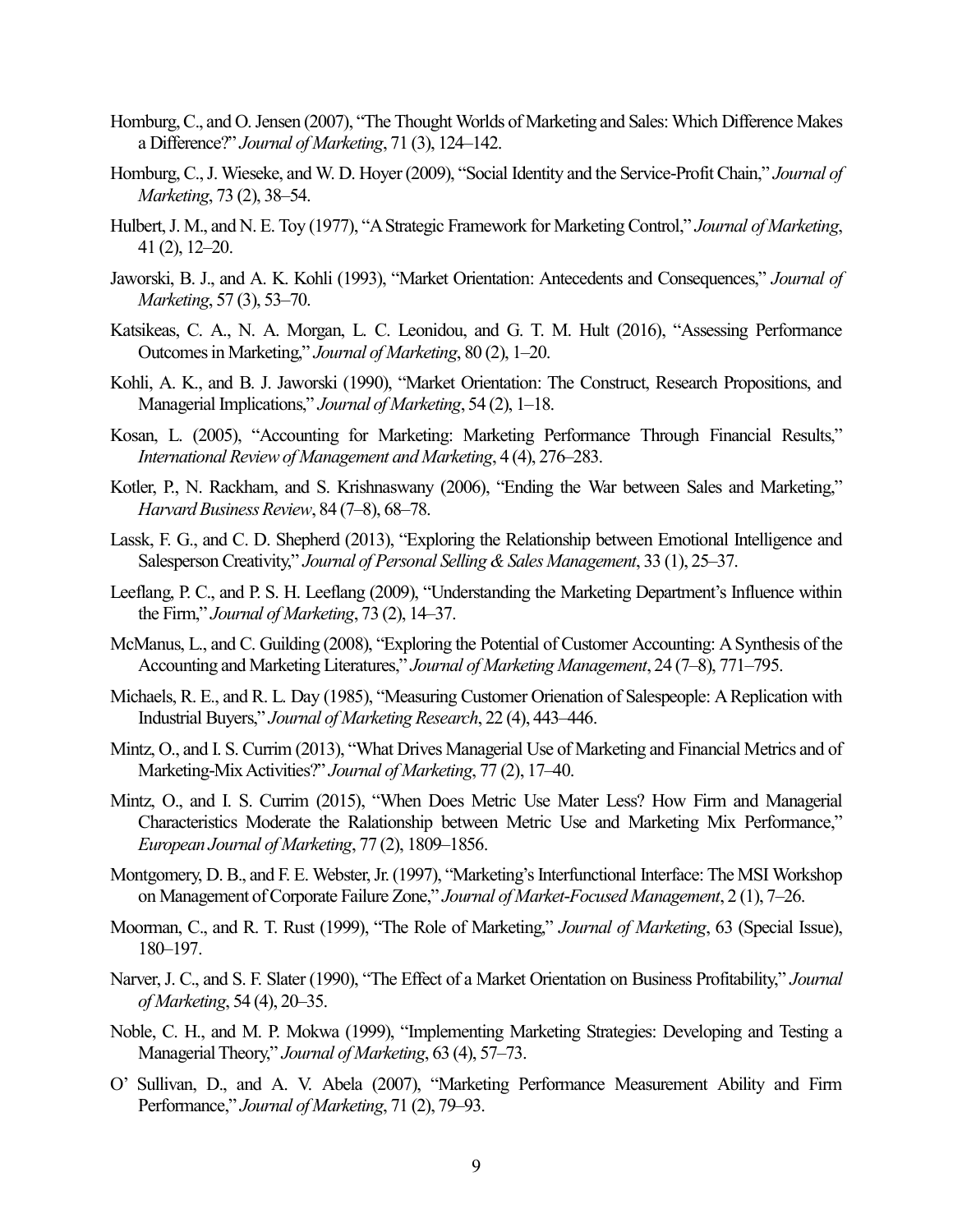- Pryor, S., A. Malshe, and K. Paradise (2013), "Salesperson Listening in the Extended Sales Relationship: An Exploration of Cognitive, Affective, and Temporal Dimensions," *Journal of Personal Selling & Sales Management*, 33 (2), 185–196.
- Ramaswami, S. N. (1996), "Marketing Controls and Dysfunctional Employee Behaviors: A Test of Traditional and Contingency Theory Postulates," *Journal of Marketing*, 60 (2), 105–120.
- Seggie, S. H., E. Cavusgil, S. E. Phelan (2006), "Measurement of Return on Marketing Investment: A Conceptual Framework and the Future Marketing Metrics," Industrial Marketing Management, 36 (6), 834–841.
- Thomas, R. W., G. N. Soutar, and M. M. Ryan (2001), "The Selling Orientation-Customer Orientation (S. O. C. O.) Scale: A Proposed Short Form," *Journal of Personal Selling & Sales Management*, 21 (1), 63–69.
- Zoltners, A. A., P. Sinha, and S. E. Lorimer (2013), "Breaking the Sales Force Incentive Addiction: A Balanced Approach to Sales Force Effectiveness," *Journal of Personal Selling & Sales Management*, 32 (2), 171–186.